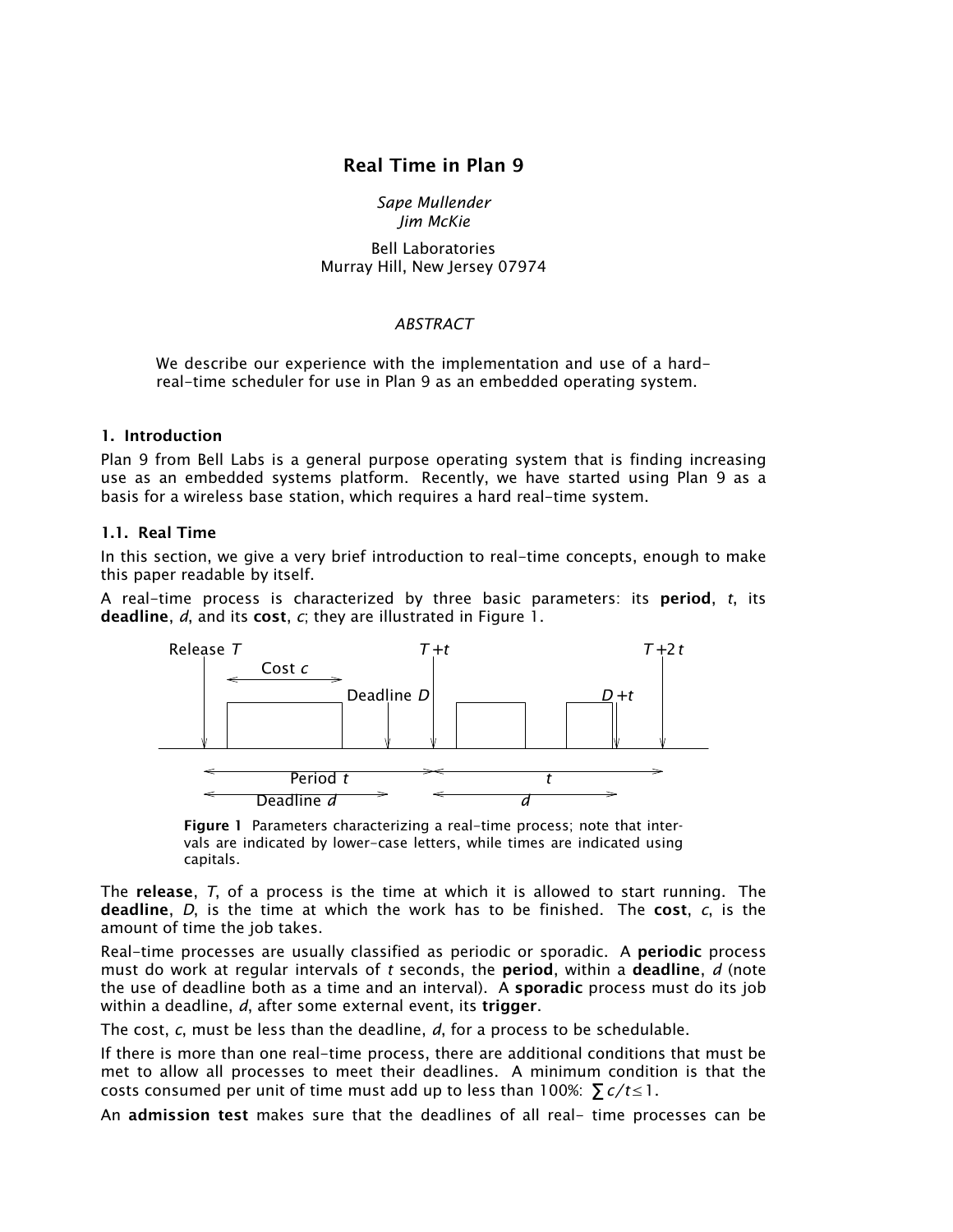met. In most systems, additional real- time processes are not allowed to be started if the admission test fails. An admission test for sporadic processes can only be made if the minimum interval of the trigger events is known. We call this the period of the sporadic process and, for the admission test, treat it as a periodic process.

Assuming processes can be preempted  $-$  that is, the execution of a process can be temporarily suspended to allow another process with more urgent needs to be run  $-$  the Earliest-Deadline First algorithm is optimal. In fact, if  $t = d$  for all processes,  $\sum c/t \leq 1$  is a sufficient test.

Admission testing and scheduling get more complicated if processes compete for resources. In software systems, these resources can be critical sections, or peripherals.

To illustrate these complications, consider a low-priority (i.e., deadline in the distant future) process that obtains a lock. Then a medium-priority (i.e., deadline in the near future) process is released and it preempts the low-priority one. Next, a high-priority (i.e., deadline imminent) process is released. It preempts the medium-priority process and attempts to get the lock that the low-priority process holds. This blocks the highpriority process until the lock is released. But before the low- priority process can release the lock it has to run and before it runs, the medium-priority process must give up the processor.

This is a classic example of **priority inversion**: the low- priority process should receive a higher priority than the medium-priority process until it gives up the lock, so that the high-priority process gets to run again as soon as possible.

Priority inheritance does just that: a process holding a lock receives the priority of the highest-priority process waiting for it.

To do a schedulability analysis for a collection of real-time (and best-effort) processes that share certain resources, one needs to know period, deadline and cost for each of the real- time processes. In addition, for each process and combination of resources, period and cost must be known also. Best-effort processes sharing resources with real-time processes are thus drawn into the schedulability analysis too.

With this minimal background in real-time, the rest of the paper should be readable.

#### 1.2. Real time in a general purpose operating system

Now let's get practical and see what obstacles there are to putting good theory into practice. We are by no means the first to do this. There are quite a few real-time systems out there. Most of them are specialized for embedded platforms (VxWorks, RTOS, Carrier-grade Linux, etc.). Some systems provide real-time functionality in a generalpurpose operating system (RTLinux, AIX, LynxOS, etc.). What tends to distinguish the latter from the former is that the latter has different processes run in different address spaces and that the operating system provides protection of one process against the accidental or malicious misbehavior of another.

Another complicating factor is that the collection of system calls and operating-system services available to applications is usually not geared towards real-time applications. This means that, if a real-time application invokes certain system calls or operatingsystem services, it may well miss its deadline as a result.

Device drivers and device interrupts are another source of potential deadline misses. Usually, operating systems do not limit the frequency of device interrupts, nor the time spent in interrupt routines.

A final implementation issue is the overhead of the various mechanisms. Obviously, a switch form one process to another takes time, so, when theory says that a set of realtime processes is schedulable provided  $\sum c/t \leq 1$ , practice says that, at the very least this should be  $\sum (c+\delta)/t < 1-\epsilon$ , for some positive  $\epsilon$  and  $\delta$  that are only approximately known  $-\varepsilon$  being a term to take general system overhead into account, and  $\delta$  a term to express (a lower bound on) the cost of context- switching overhead.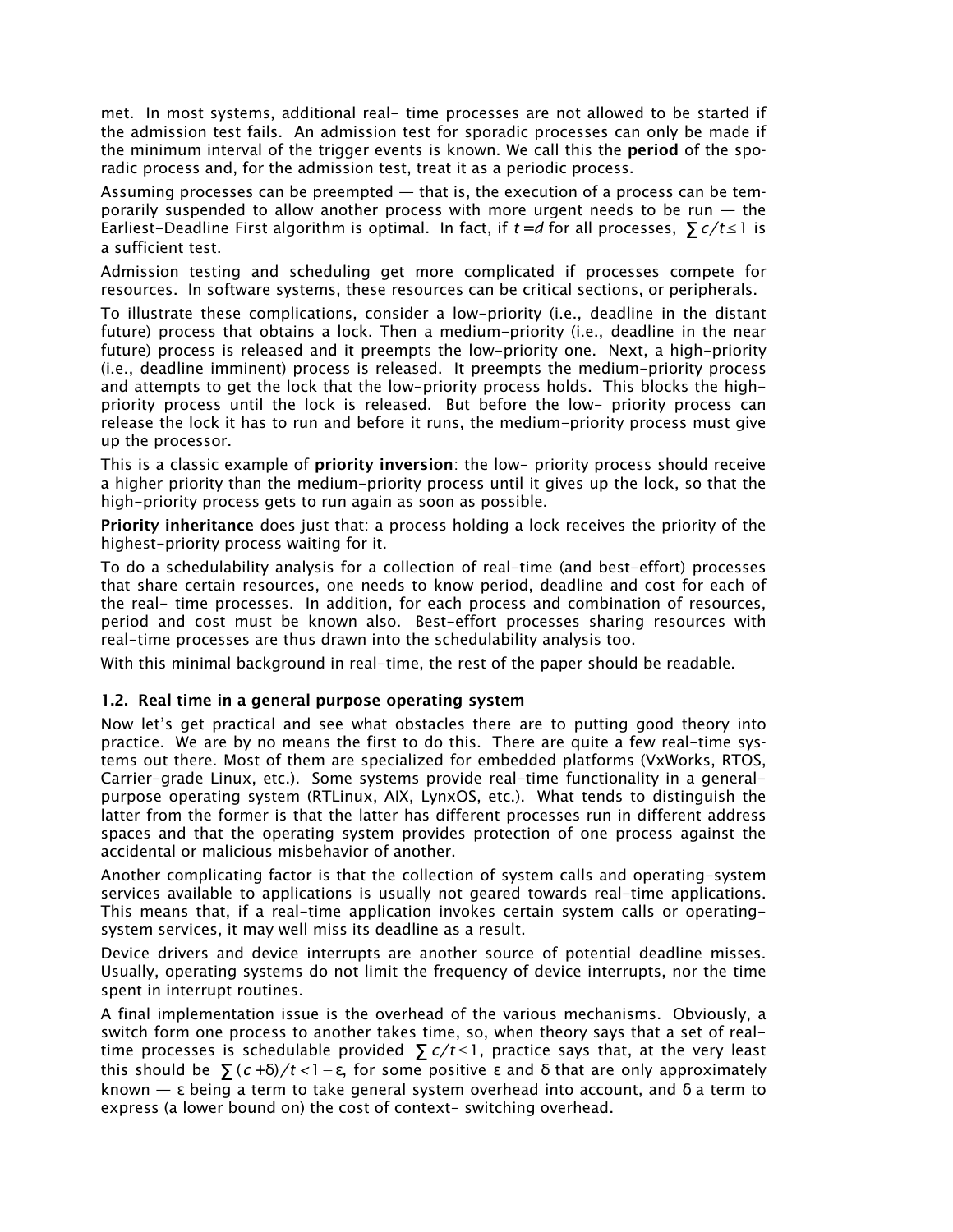But this is simple relative to the problem of what to do about system calls, cost overruns and shared resources. We'll tackle them one at a time.

System calls can cause arbitrary delays for the caller; reading from a terminal is a good case in point. One approach to dealing with system calls is to divide them into realtime okay and real-time not-okay ones and to allow only the okay ones in real-time applications. Whether this is useful is a matter of opinion.

Cost overruns are difficult to deal with. If a process uses more time than reserved, it may miss its deadline, but it also threatens other processes to miss theirs. The latter can be prevented by judicious scheduling. The former presents a problem in API design: Should the application be stopped when this happens "deadline miss, core dumped", should the application receive a signal "SIGMISS", or should the application be resumed and perhaps be notified at the next release?

All of these solutions are hard to program to for an application programmer. Obviously, a cost overrun is a timing bug and it shouldn't happen, but, in many cases, it can be recovered from, although the recovery is almost always application dependent. The signal method is probably the most effective and the least disruptive. It gives the application programmer choices for how to recover.

Shared resources in real-time applications can be shared data structures, shared files or devices, or even resources such as the space between two robots on an assembly line; if one robot is working in that space, the other shouldn't enter it. In all cases, the resource can be represented by a lock that is acquired and released as the shared resource is acquired and released.

Locks have very efficient implementations in shared memory: a test-and-set (TAS) or  $compare-and-swap (CAS) instruction - at least one of which is available on pretty much$ every modern uniprocessor or multiprocessor  $-$  does the basic trick nicely. In cases where the lock cannot be acquired, a process will have to wait until it is released. Busy waiting is usually too expensive, so a sleep/wakeup mechanism is usually employed to allow the process releasing the lock to bring the process waiting for it back to consciousness. However, locking conflicts are usually not that frequent and implementations can and have been conceived to avoid taking system calls unless there is contextswitching work to do.

In real-time systems, all this changes, because the priorities of real-time and besteffort processes change as they acquire and release resources which leads to potential context switching. Thus, even the simple act of locking a shared data structure requires a system call when the data structure is used by at least one real-time process.

#### 2. Application Programmer's Interface

Plan 9 is probably most famous for using file systems for its client-server interfaces. Real-time is no exception. Plan 9 processes are already managed largely through a file system interface, normally located in the directory /proc, described in the Plan 9 manual[2], in *proc*(3). A process with process ID pid can be stopped, killed, or debugged through the various files in the directory /proc/*pid*. For instance, writing the string "kill" to /proc/pid/ctl, will kill that process.

We extended this interface by adding commands to regulate the real-time behavior of processes. Scheduling information is given by writing strings of the form

period tµs deadline dµs cost cµs sporadic

to the process' control file. Units can be ns,  $\mu s$ , ms, or s. The sporadic command indicates that release of the process is governed by external events and that, therefore, the process does not necessarily run a regular intervals. The *period* of a sporadic process is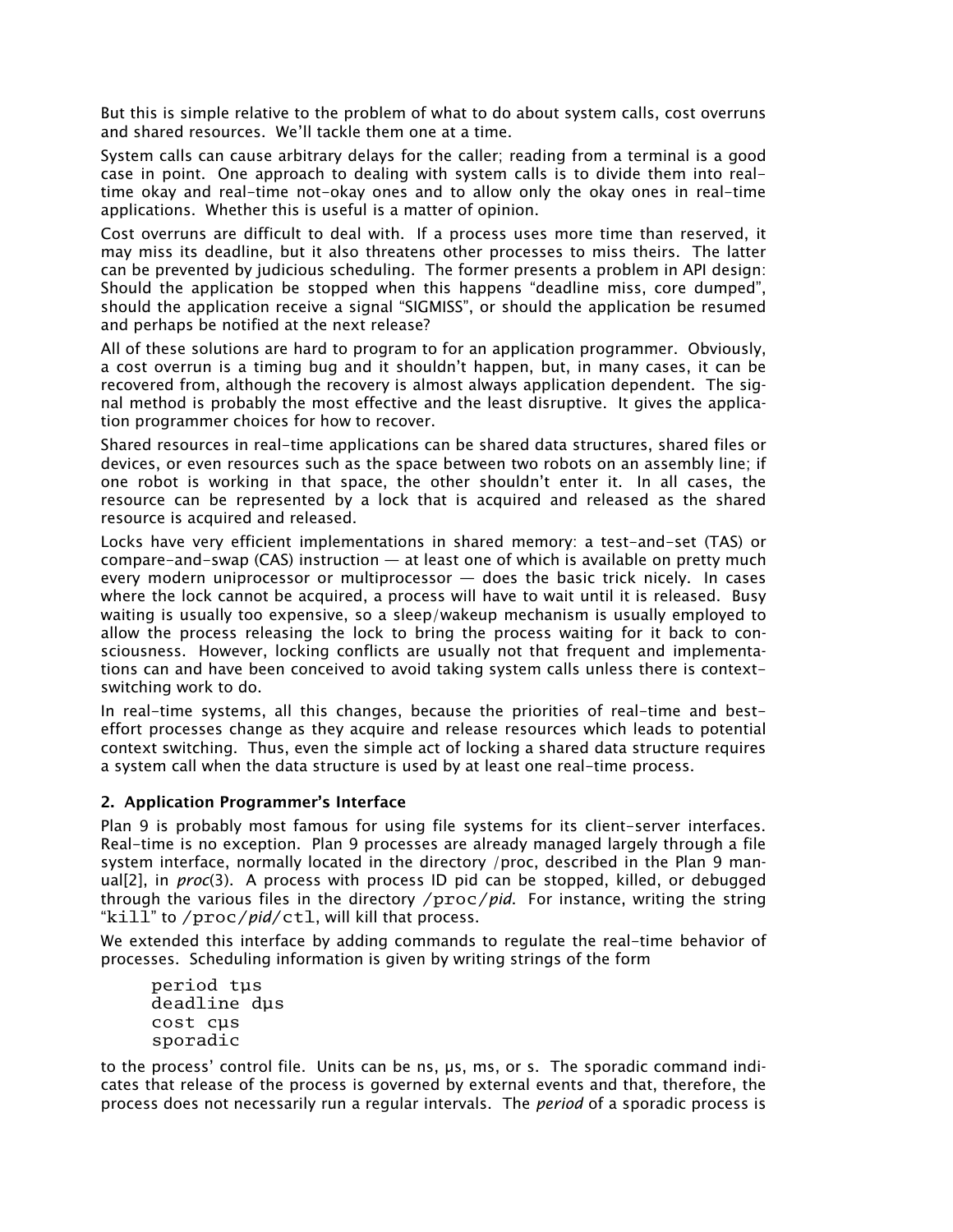the minimum amount of time between consecutive releases; i.e., if the external release occurs earlier, the actual release is delayed. When all parameters have been specified, the command admit is written to the control file. If this write succeeds, the process will henceforth be scheduled as a real-time process. If the admission test fails, either because of conflicting real-time settings, or because there are insufficient resources, the write fails (returning the reason for failure in the error string).

The good thing about this interface is that it allows real- time scheduling processes from inside those processes, from other processes, or from the command-line interface.

Once a periodic process is scheduled in real time,  $s^\text{loop}(0)$  will suspend the process until the next release. A sporadic process will be suspended on entering any blocking system call and be released when both the system call returns and a period has elapsed since the last release. If the yieldonblock command has been given, periodic processes will also give up the CPU until the next release whenever a blocking system call is invoked.

If a periodic process blocks on a system call, it stops consuming CPU resources until the system call ends. However, any temporary blocking may cause a deadline miss. If a process is blocked at the deadline, it will be resumed no earlier than at the next release.

#### 3. Real Time Implementation in Plan 9

We implemented a real-time scheduler in Plan 9, so that we could use Plan 9 as a vehicle for experimentation with embedded systems, in particular, base stations for wireless networks.

The initial implementation [3] provided scheduling for real- time processes with shared resources. The current implementation no longer has provisions for shared resources (although they could easily be brought back). This paper explains and justifies our design and discusses our experience with the implementation.

#### 3.1. Kernel Locks

The Plan 9 kernel uses a set of queues of runnable processes, one for each priority level (there are 20). It was a simple matter to add two more queues, one for active real-time processes and one for real-time processes that have been released but have not yet been scheduled. The scheduler, looking for a process to run, would scan the queues in order and pick the first process encountered on any queue. With the two new queue entries, the scheduler first looks for real-time processes.

The way kernel locks were handled had to be changed. There are, in fact, three kinds of kernel locks, they are called ilock, lock, and qlock. Locks are spin locks: to acquire the lock, a *test−and−set* on the lock field is repeated until it succeeds. An ilock behaves like lock, except for the processor priority which is raised to disallow interrupts until the ilock is released. Interrupt routines may not acquire regular locks, because the process they interrupted may have been holding it, thus leading to deadlock. But interrupt routines can safely acquire ilocks, because by the way they work, an interrupt routine can never interrupt the process holding one. In fact, on a uniprocessor, it is impossible to have to wait for an ilock. Ilocks are of little concern to the scheduler, because processing holding them cannot be interrupted and, therefore, they can not be preempted.

Qlocks are locks with a queue of waiting processes attached to them. If a qlock can not be obtained, a process attaches itself to this queue and calls sleep(). When a process gives up a qlock, it calls wakeup() for each of the waiting processes in the queue. Because if this behavior, any system call that invokes qlock will either cause a deadline miss (programming error) or is intentionally used to wait for an event. Unlike lock and ilock, they receive no special attention for real-time scheduling.

This just leaves regular locks.

The pre-real-time Plan 9 kernel would, when a process blocked on a lock, lower its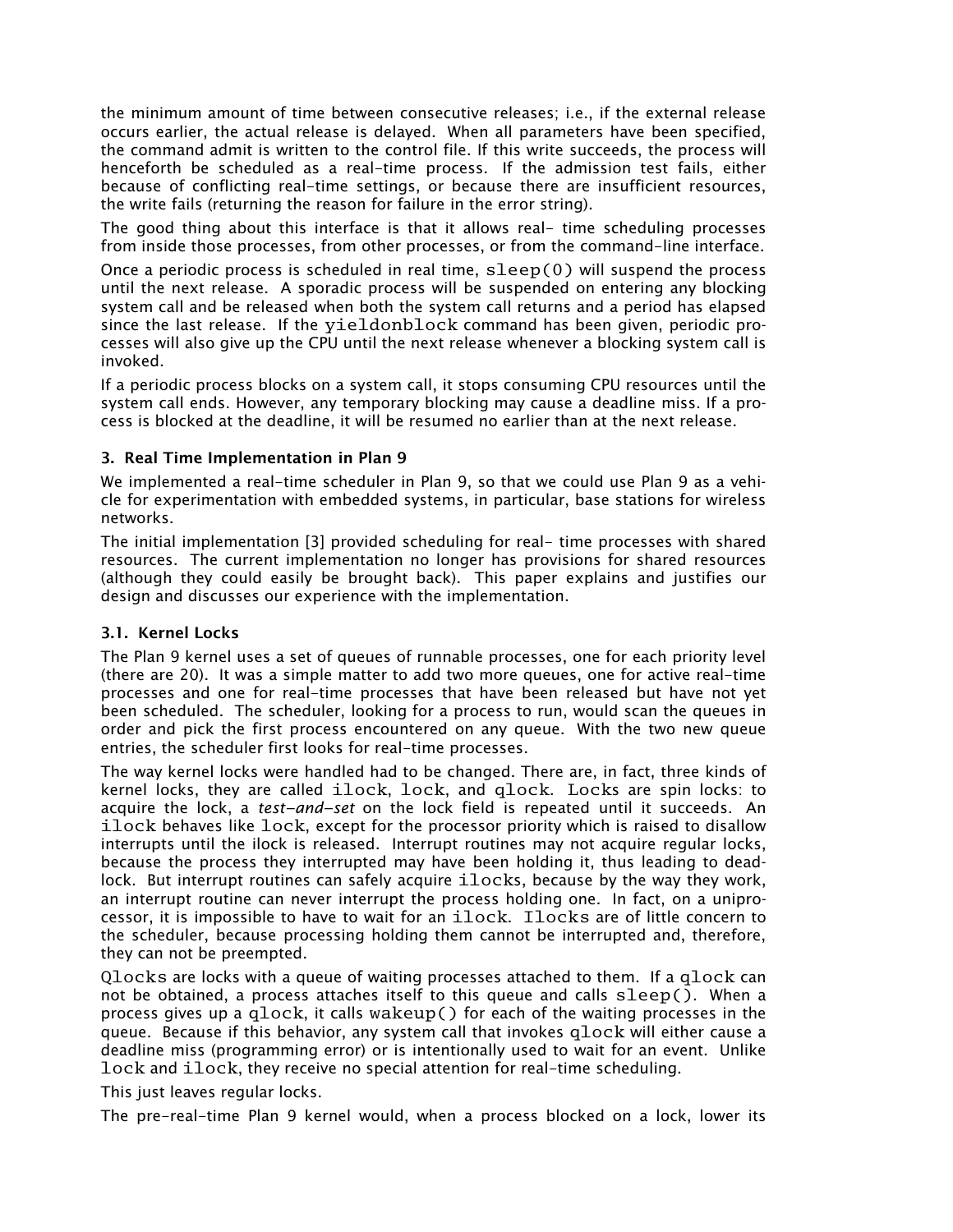priority to the lowest level and add it to a list of waiting processes attached to the lock. Upon release of the lock, all waiting processes would be restored to their old priority (and be allowed to compete for the lock).

This, obviously, did not work for real-time processes. Today, the Plan 9 kernel will not schedule a process holding a lock until that process gives it up. Each process maintains a count of the number of locks it holds. When a process holding locks must be preempted, a flag is set in its process structure. When the process releases its last lock, it examines this flag and, if it is set, will invoke the scheduler again.

It is a kernel programming error to allow processes to return to user space with a lock held (remember, we are talking about kernel locks); likewise, it is an error to allow a process to sleep (wait for an event) with a lock held. Various assertions in the kernel check for violations of this invariant. As a result, real-time processes are scheduled with no more extra delay than the time it takes for the previously running process to give up its locks.

To measure this extra latency, we instrumented our kernel locks and ilocks to see what latency they cause. We found that no locks of either type are held for more than about 100 µs on the 300 MHz PowerPC that we use for our wireless base- station experiments (with the instrumentation itself being responsible for about 500 ns).

To allow more precise real-time scheduling, we started to program the clock to give interrupts exactly when scheduling events (release, deadline, or end of CPU slice) should occur. To maintain track of wall-clock time, we use a second clock (present on most architectures) to give interrupts at regular intervals that we use for counting the (milli)seconds.

The programmable timer uses a linked list of programmed timer events, sorted by time. The first timer to go off is at the head of the list. When a timer interrupt occurs, the list is processed for timers that have expired. Timers can be one shot, or periodic. Periodic timers are put back on the linked list after processing.

#### 4. Programming Real−Time Applications

The thing that is hard about writing real-time applications is the interaction with the environment. Most useful real-time applications are multithreaded and share memory and resources with non-real-time processes or real-time processes with different periods and deadlines.

Among the most difficult interactions with the environment are the real-time process interaction with the operating system and services contained in libraries. These are usually specified only in terms of what they eventually do, not in terms of when they do it.

A good  $-$  and frustrating  $-$  case in point is dynamic memory allocation. One thinks of malloc() and free() as routines that instantly allocate and free memory. In practice, they require locks to protect against race conditions in multithreaded applications. This makes the use of these calls in multithreaded real-time applications dangerous: the real-time process may waste its entire CPU slice by spinning on a lock held by a nonreal-time process that is not allowed to run.

This sort of thing could be solved by using a more intelligent locking method, but that would require significant overhead in letting the scheduler know what locks are held/required and involving all non-real-time processes that use locks in the schedulability analysis.

We tried going this route initially, but gave it up. The overhead is too large and the specification of the real-time behavior of all critical sections was an impossible task.

Our approach has become to radically go the other route: all interactions with the environment avoid resources that require exclusive access.

We found that we could get along perfectly with just three mechanisms for managing shared resources. They are described in the next three subsections. Queues A great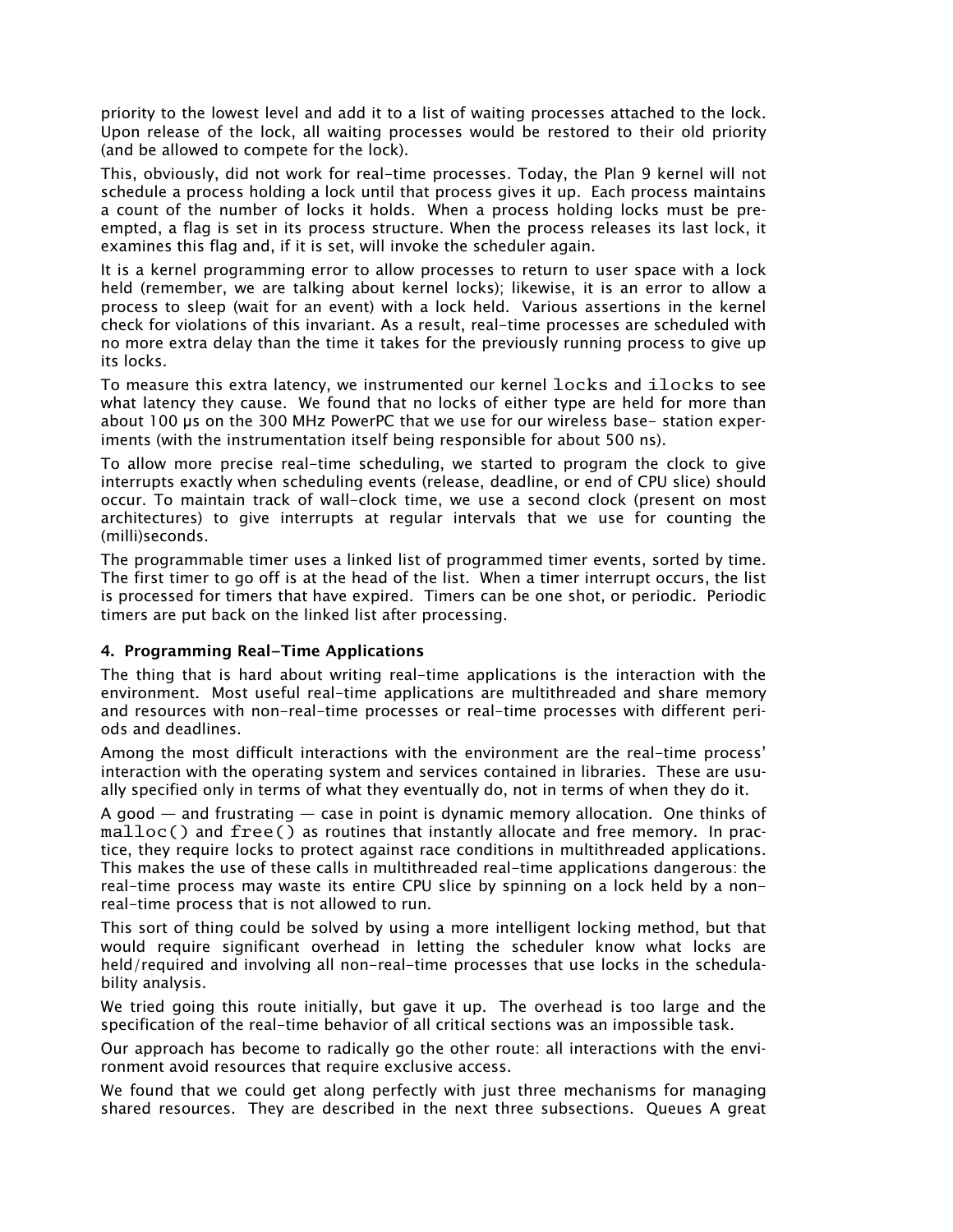deal of communication between a real-time process and another necessarily has to go through some sort of buffer to allow a synchronous and non-synchronous environment to exchange information. A queue is the typical embodiment of a buffer in a computer application.

Queues can simply be made non-blocking, provided there is exactly one producer process and one consumer process. The atomicity of placing an item on the queue or removing one from the queue is realized by the atomicity of reading and writing (aligned) words in memory. Most modern computers have 32-bit integers that have this property, even on shared- memory multiprocessors.

The routines to enqueue and dequeue are shown in Figure 2.

```
typedef struct Q Q;
struct Q{
   int produced, consumed, mask;
    void *data[0];
};
int
qproduce(Q * q, void * x)
{
    if(q−>produced − q−>consumed > q−>mask)
       return 0;
    q−>data[q−>produced & q−>logmask] = x;
    q−>produced++;
    return 1;
}
void *
qconsume(Q *q)
{
   void *x;
    if (q−>produced == q−>consumed)
        return nil;
   x = q−>data[q−>consumed & q−>logmask];
    q−>consumed++;
   return x;
}
```
Figure 2 Implementation of a non-blocking queue

The producer reads the variable q−>consumed which is written by the consumer. If the consumer modifies this variable just after the producer has read it, but before the producer has had the opportunity to act on it, no harm is done: By updating q−>consumed, the consumer only created more room in the queue for the producer to use. A symmetric argument holds for the consumer and q−>produced.

We allow q−>produced and q−>consumed to count the total number of items ever produced or consumed without resetting it when the end of the queue is reached; thus, updating these variables is always atomic. When one of the variables wraps around and becomes negative, the difference between the two is still the number of items currently in the queue, thanks to  $2's$ -complement arithmetic.

These routines are not merely atomic and thus deadlock and race-condition free, they are also much more efficient than any method using locks.

The only downside is that there can be only one consumer and one producer per queue. But this tends to be the case anyway. But not always ...

For debugging the real-time environment we use, we have optional print statements. These, of course, affect the real-time behavior, so our prints are queued for a non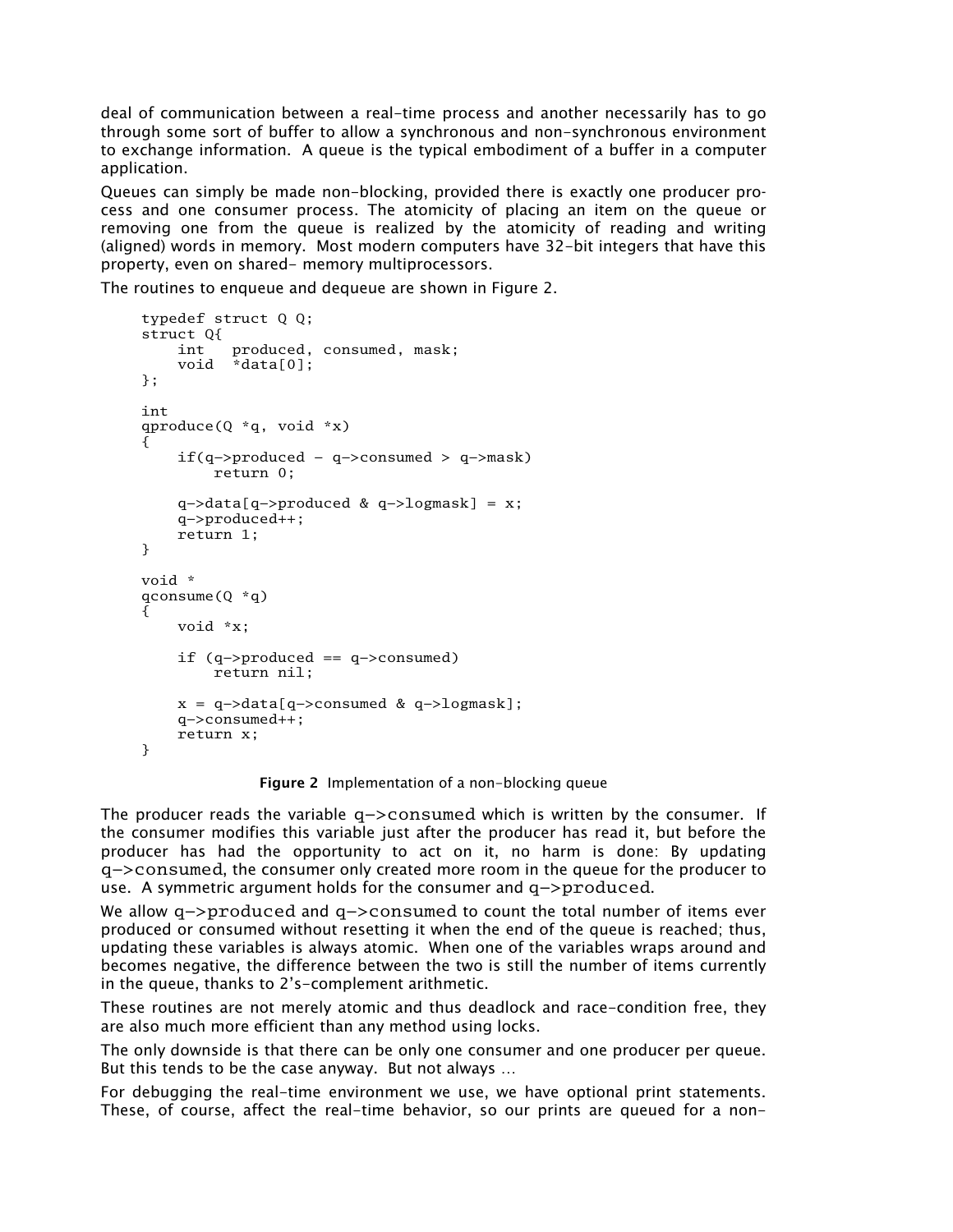real-time process (the reporter) to print them at its leisure. We have several real- time (and non-real-time) processes and they all do their reporting to the reporter process. But these processes must all use separate queues, so the reporter must scan, and read from, multiple queues. This is not complicated but it has to be thought about.

## 4.1. Free lists

As argued, real-time applications must avoid using locks and must therefore be careful about using dynamic memory allocation. In our real-time application, we tend to preallocate the buffers we are likely to need and we allocate them from a linked list. After use, they are placed back on this linked list. Many buffers are transferred between processes, so the process allocating a buffer may not be the same one that frees it later on. The salient point about a linked list holding free buffers is that buffers on the free list have no identity of importance: one can always allocate the buffer at the head of the list and one can always deallocate a buffer by placing it at the head of the list (if buffers of different sizes are used, one uses a different linked list for each size).

Atomically (de)allocating from a linked list can be done using a Compare-and-Swap (CAS) instruction, which is present on all current processors I know (and certainly on all those that run Plan 9). The CAS instruction takes three arguments, a pointer, an old value and a new value. If the pointer points to a value equal to the old value, it replaces it by the new. The test and the replacement are done atomically.

```
Block *
allocb(Block *list)
{
    Block *b;
    do
        if((b = list) == nil)error("out of blocks!");
    while(!cas(&list, b, b−>next));
    b \rightarrow next = nil;return b;
}
void
freeb(Block *list, Block *b)
{
    do
        b−>next = list;
    while(!cas(&list, b−>next, b));
}
```
Figure 3 Implementation of atomic linked-list operations

This suggests a simple implementation for atomic allocate and free which is shown in Figure 3. There is a threat of starvation here, but we believe this is only theoretical in nature: there is no mechanism in the operation that could cause processes to get in lock step, even on a multiprocessor where two processes could, truly concurrently, be fighting over the allocation of a block.

# 4.2. Semaphores

When non-real-time processes are waiting for data/output/attention from a real-time process, they can either poll for an event, or busy-wait for it, or go to sleep until they are awakened by the real-time process. The latter of these three is, of course, the only elegant way and Plan 9 traditionally deals with this through the use of Channels in the thread library, or by using the rendezvous system call (see *thread*(2) and *rendezvous*(2) in [2]). Neither of these works, because both may block the real-time process.

We added system calls for manipulating counting semaphores, semacquire and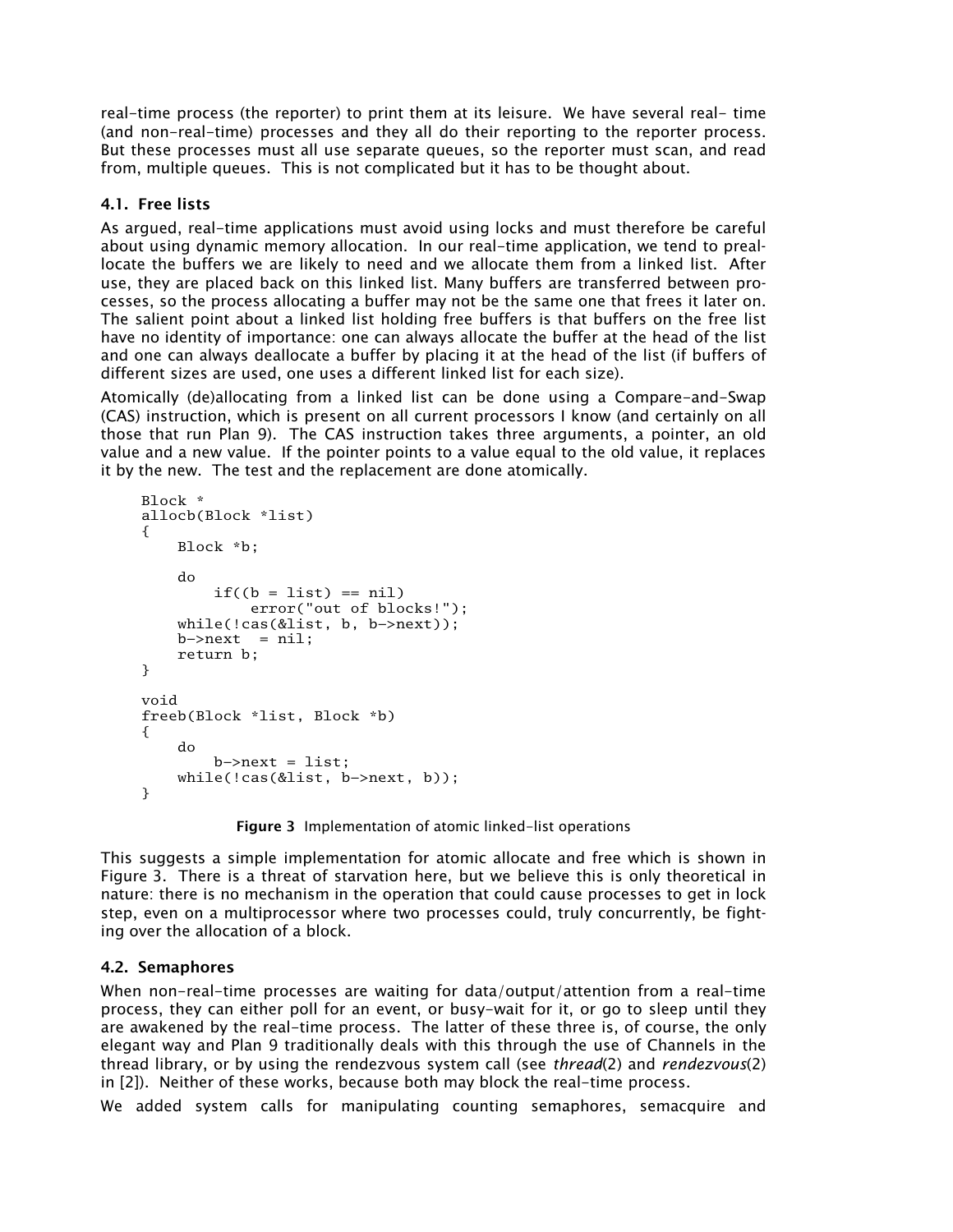semrelease that guarantee that the caller of semrelease never blocks. A caller of semacquire blocks when the value of the semaphore has reached zero. The caller continues when a call to semrelease has made the value positive again.

#### 5. Experience

We used this real-time infrastructure at Bell Labs to build a research wireless base station that we have been using for experiments with protocols and measurements. Some of the radio hardware we've been using demanded a hard-real-time system: missing a 10ms deadline would force us to reboot the radio (not great hardware design, but that happens in research).

Most of the application programming techniques for real- time were developed perfecting this application. Currently, it sports four real-time processes, one that drives the hardware and the protocol stack (the engine, periodic at 2ms, with a 1ms CPU allocation), two that, respectively, manage the Ethernet input and output queues for the stack (the backhaul managers, sporadic at 2ms with a 100µs CPU allocation), and one that does the printing of debugging output (the reporter, periodic at 10ms with a 400µs CPU allocation). In addition, we have best-effort processes managing the management interface (the file server, a Plan 9 file system, of course) and a separate application (URM) using this interface to manage and configure the wireless connections.

There are three free lists, one for Ethernet-packet-sized blocks, one for radiotransmission-sized blocks, and one for command blocks exchanged with the radio hardware. There are atomic queues between the backhaul managers and the engine, queues between each process and the reporter, and queues between the file server and the engine.

The file server is multithreaded and has a thread for each outstanding operation. Some operations block, waiting for a response from the engine, or from the radio hardware. These file server threads use semaphores as the sleep/wakeup mechanism (with the engine as the waker upper).

The whole application is some 100K lines of code and runs on Plan 9, which was ported to a PowerPC processor on the base station. It took us a while before we developed the real- time programming techniques we now use. As we improved our techniques, we started missing fewer and fewer deadlines. Early deadline misses were almost always caused by blocking on locks, usually in user space, sporadically in the kernel. We ended up instrumenting the user-space locks with assert statements testing whether the calling process was real time. Most of the triggers were malloc() calls in unexpected places.

Using a reporter process to do the printing of any debugging works very well. Each report has a time stamp and the reporter scans its input queues to print the reports in time- stamp order.

We briefly experimented with a non-blocking multi- consumer/multi-producer queue but gave up. The implementation was too complicated to maintain. Understanding that code remained hard. One problem with such a queue is that producers must claim a place in the queue before filling it. This gives rise to a situation in which Producer 1 claims the first slot, but, before filling it, gets preempted in favor of Producer 2, which claims and fills the second slot. Then, a consumer may be scheduled which finds nothing to consume until the first slot is filled, so it must wait even though an item is present in the queue.

Currently, the application does very well without multi- producer atomic queues and that tells us we don't really need it.

So, it is perfectly possible to build real-time application that do not do any exclusive resource sharing and, therefore, do not require any form of mechanism for priorityinversion. Nevertheless, we recognize that there is a class of applications where shared resources (the space between two robots on an assembly line, a section of single track on a railway line, an actuator or a sensor) are real and part of the real-time